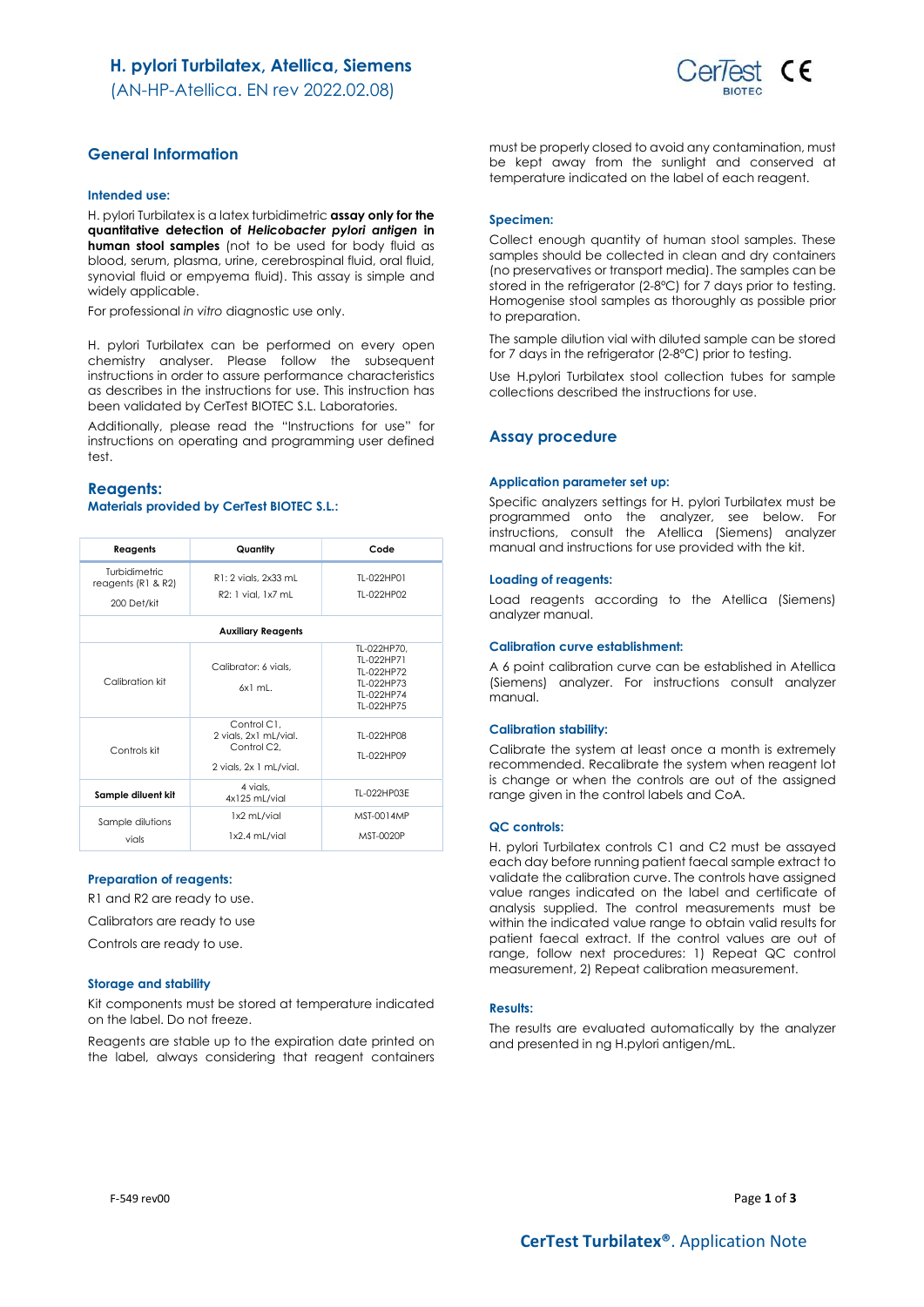# H. pylori Turbilatex, Atellica, Siemens



(AN-HP-Atellica. EN rev 2022.02.08)

## Performance characteristics

The following results have been obtained during the validation of H.pylori Turbilatex on the Atellica (Siemens) analyzer.

### Linearity:

H. pylori Turbilatex on Atellica (Siemens) analyzer using calibrator kit is linear in the calibration range of 0-40 ng H.pylori antigen/mL.



## Measuring range:

H.pylori Turbilatex assay measuring range is 0.8-40 ng H.pylori antigen/ml on the Atellica (Siemens) analyser. Samples higher concentrated than 40 ng H.pylori antigen/mL of stool must be diluted for proper quantification by the user, using additional sample buffer.

## Prozone effect

Using the reported parameters, no prozone effect (hook effect) was observed up to 0.2 mg H. pylori antigen/mL of stool. Samples with H. pylori antigen concentration of 0.2 mg H. pylori antigen/mL give a typical positive result >40 ng H.pylori antigen/mL.

## Detection limit

Limit of detection (LOD): 0.8 ng H. pylori antigen/ml. The lower limit of detection of H. pylori Turbilatex was determined on 20 samples and 2 sample replicates as the mean value + 2xSD.

Limit of quantification (LOQ): 1 ng H. pylori antigen/mL. The lower limit of quantification is defined as the lowest actual amount of analysis that can be reliably detected; imprecision is < 20% as CV% on the Atellica (Siemens) analyzer.

## Precision

H. pylori Turbilatex was tested with three different controls levels.

|              | Low            | Medium          | High            |
|--------------|----------------|-----------------|-----------------|
|              | $(1 \nmid mL)$ | $(10 \nmid mL)$ | $(40 \nmid mL)$ |
| N            | 20             | 20              | 20              |
| Mean (ng/mL) | 1.08           | 10.23           | 39.76           |
| SD (ng/ml)   | 0.12           | 0.79            | 2.01            |
| CV $(%)$     | 11             | 8               | 5               |

## Method comparison

Results obtained with H. pylori Turbilatex on the Atellica (Siemens) analyzer were compared with an immunochromatographic test (CerTest H. pylori, CerTest). The results were as follows:

|                                             | Sensitivity | Specificity |
|---------------------------------------------|-------------|-------------|
| H. pylori Turbilatexys<br>CerTest H. pylori | 86.5%       | >98%        |

## Shipping damage

Please notify your distributor, it this product was received damaged.

# Symbols key

| <b>IVD</b>      | For in vitro diagnostic use only     | والمطلط | Keep dry               |
|-----------------|--------------------------------------|---------|------------------------|
|                 | Consult instructions for use         |         | Temperature limitation |
| REF             | Catalogue number                     | LOT     | Lot number             |
|                 | Use by                               |         | Manufacturer           |
| Σ<br>$\sqrt{ }$ | Contains sufficient for <n> test</n> | DIL     | Sample diluent         |
|                 | Keep out of the sunlight             |         |                        |

## **Manufacturer**

### CERTEST BIOTEC S.L.

Pol. Industrial Río Gállego II,Calle J, Nº 1, 50840, San Mateo de Gállego, Zaragoza (SPAIN) www.certest.es

## **NOTES**

Please refer to the instruction for use for the detailed information about the test on the following:

Synthesis; Principle; Precautions; Reagents; Specimen collection and preparation; Interpretation of results and limitations.